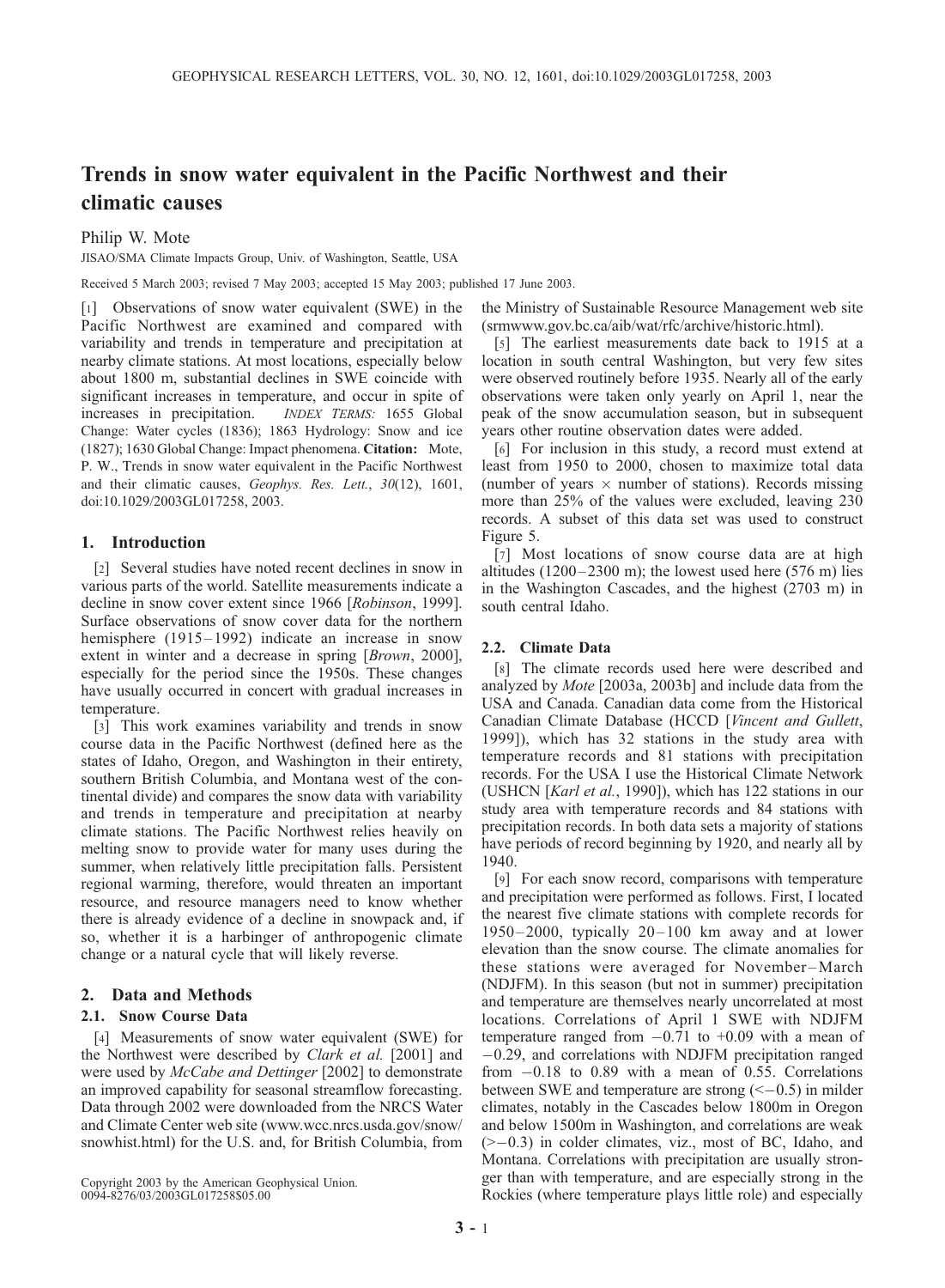weak in the Wallowa Mountains of northeastern Oregon, where McCabe and Dettinger [2002] found that SWE varied fairly independently of the rest of the region. The correlations are insensitive to the number of climate stations used in the analysis; in fact, using a regionally averaged reference time series yields similar results. Such regional coherence of snow and climate, and their response to El Niño-Southern Oscillation and the Pacific Decadal Oscillation, hold promise for improving predictions of seasonal streamflow [McCabe and Dettinger, 2002].

### 2.3. Trend Analysis and Comparison

[10] To elucidate the roles of NDJFM temperature and precipitation in producing variations and trends in April 1 SWE, multiple linear regression is performed on the snow data  $S(t)$  using reference time series for temperature  $T(t)$  and precipitation  $p(t)$ , yielding coefficients of regression  $a_T$  and a<sub>p</sub>. The component of any trend  $\langle S \rangle$  in the snow data that can be attributed to the temperature trend  $\langle T \rangle$  is given by

$$
\langle S \rangle_{\mathcal{T}} = a_{\mathcal{T}} \langle T \rangle; \tag{1}
$$

likewise for precipitation. Weighting the climate trend by its interannual regression assumes that if the connection between S and T is strong on the interannual timescale, it is strong also on longer timescales.

#### 3. Results

[11] At nearly all snow course sites, linear trends over the period of record are negative, some substantially so (Figure 1). Decreases are generally largest in the Cascades, many in excess of 40%; this is true also for other periods of record.



Figure 1. Linear trends, relative to starting value, in snow water equivalent (SWE) on April 1 over the period of record 1950 – 2000. Negative trends are shown as open circles, positive trends as solid circles; the magnitude of the trend is indicated by the area of the circle according to the legend. Trends less than 5% in absolute value are indicated by a  $+$ or – symbol.



Figure 2. For each location, the arrow shows the trend in April 1 SWE attributed by multiple linear regression to precipitation  $\langle S \rangle_P$  (x-direction) and temperature  $\langle S \rangle_T$  (ydirection). The reference arrow in the legend has a length of 10 cm of SWE.

[12] Several important questions are raised by the data presented in Figure 1. Can we relate these changes in SWE to changes in temperature and precipitation? How do these changes vary with season and for different periods of record? How well do linear trends capture the important longer-term variations?

[13] To address the first question, Figure 2 shows  $\langle S \rangle_P$ and  $\langle S \rangle_T$  (see section 2.3). Several regional patterns emerge. In the Cascades and coast ranges, where declines in SWE have been largest, and at some locations in the northern Rockies, both temperature and precipitation have acted to decrease SWE as indicated by arrow directions ranging from south to southwest. In much of eastern Oregon and southern Idaho, and it is surprising how many sites show this pattern, the decreases in SWE have occurred in spite of an increase in precipitation (arrow directions ranging from south to east). For locations with large absolute trends, the sum  $\langle S \rangle_P + \langle S \rangle_T$  is typically 40–80% of the observed trend, but in many locations with small trends the fit is poor, as for example in the Wallowa Mountains of northeastern Oregon (see Section 2.2).

[14] Another, more qualitative way to compare the roles of temperature and precipitation is to plot the snow trends as a scatterplot in a space spanned by precipitation trends and temperature trends (Figure 3). Nearly all the snow course data with near-zero or negative precipitation changes (upper left part of the diagram) have experienced decreases, regardless of temperature trend, but in addition nearly all of the points with positive precipitation changes have nonetheless also experienced decreases in SWE.

[15] Another approach to separating the temperature and precipitation influences is to examine the trends as a function of elevation. Relative changes in SWE should be nearly uniform with altitude for changes in precipitation, but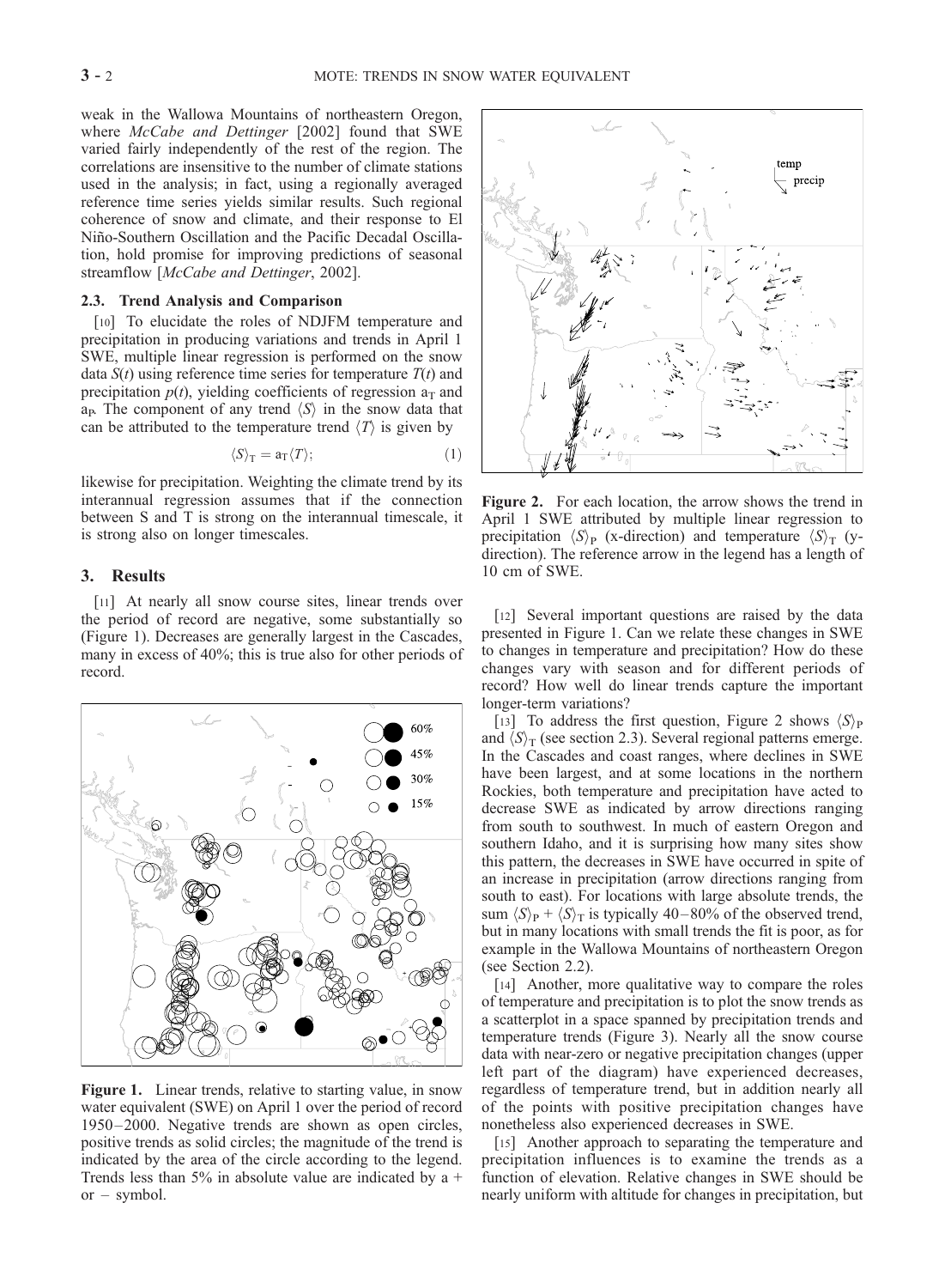

Figure 3. The same data as in Figure 1 are plotted against trends in NDJFM precipitation and temperature at nearby climate stations.

much greater at lower elevations for changes in temperature, since at elevations nearer the mean freezing level a moderate change in temperature can dramatically change the fraction of precipitation that falls as snow. To test this hypothesis, we plot in Figure 4 the trend in SWE as a function of snow course elevation. As expected, the data show a decrease in magnitude of trend with elevation, up to about 1800 m; the correlation of trend with elevation is 0.51. This result is even more pronounced when considering only the snow course records in the Cascades and Olympics (not shown), where freezing levels tend to be higher owing to the marine influence. Thus the elevational dependence of the trends confirms the dominant role of temperature increases in driving the trends.

[16] In order to examine changes in SWE by month and year, we combine the SWE data for those sites with long records. For this part of the analysis we use data from 1925 to 2002 and for each month we include all records that are 75% complete for this interval. Following the approach of Clark et al. [2001], the data at different locations are combined by first converting each time series of SWE to a time series of z-scores by subtracting the mean and normalizing by the standard deviation. The individual time series are then averaged and converted back to SWE using the mean and standard deviation averaged over all the time series. With this approach, the time series for each month is less sensitive to the particular combination of snow course records reporting in a given year, but it is inadequate to show the seasonal cycle since a different set of snow course records is used for each month. In fact, there is such a strong reporting bias in May and June toward sites with high SWE that it skews the mean seasonal cycle. For comparison, the mean value of the time series for May has been set to be

79% of the mean April value, using the basin average May/ April ratio derived from SNOTEL data [Clark et al., 2001].

[17] The temporal behavior of regional mean SWE thus derived (Figure 5) shows interdecadal variability with generally low values from 1925 to 1945 and after 1975, and high values in the 1950s and 1970s. In this analysis, the mean SWE in the 1990s was the lowest of any 10-year period in the record, but the difference is not significant because so few observations were made in the 1920s. However, regionally averaged USHCN climate data show that for no 10-year period in the 1920s and 1930s was NDJFM precipitation or temperature as high as in the 1990s.

### 4. Discussion and Conclusions

[18] The declines in Northwest spring snowpack presented here provide further evidence of regional increases in temperature and are qualitatively consistent with observed trends in temperature and precipitation at nearby stations. Both the dependence on elevation and the regression analysis confirm the role of temperature in reducing snowpack since the mid-20th century. Relative declines are most pronounced in the Cascades, where warming, moderate elevation, and declines in precipitation have all contributed to declines in SWE. In the upper Columbia River basin, moderate increases in precipitation in mid-century offset the warming to produce slight increases in SWE since 1940, though these change sign when considering only the period since 1950.

[19] These changes in recent decades are broadly consistent with those derived from lower-elevation weather stations [Groisman et al., 1994; Brown, 2000], with little change in winter but with decreases in spring. Positive snow-albedo feedback likely contributes to the springtime



Figure 4. Relative trend in April 1 SWE plotted against snow course elevation (crosses) along with a linear fit.